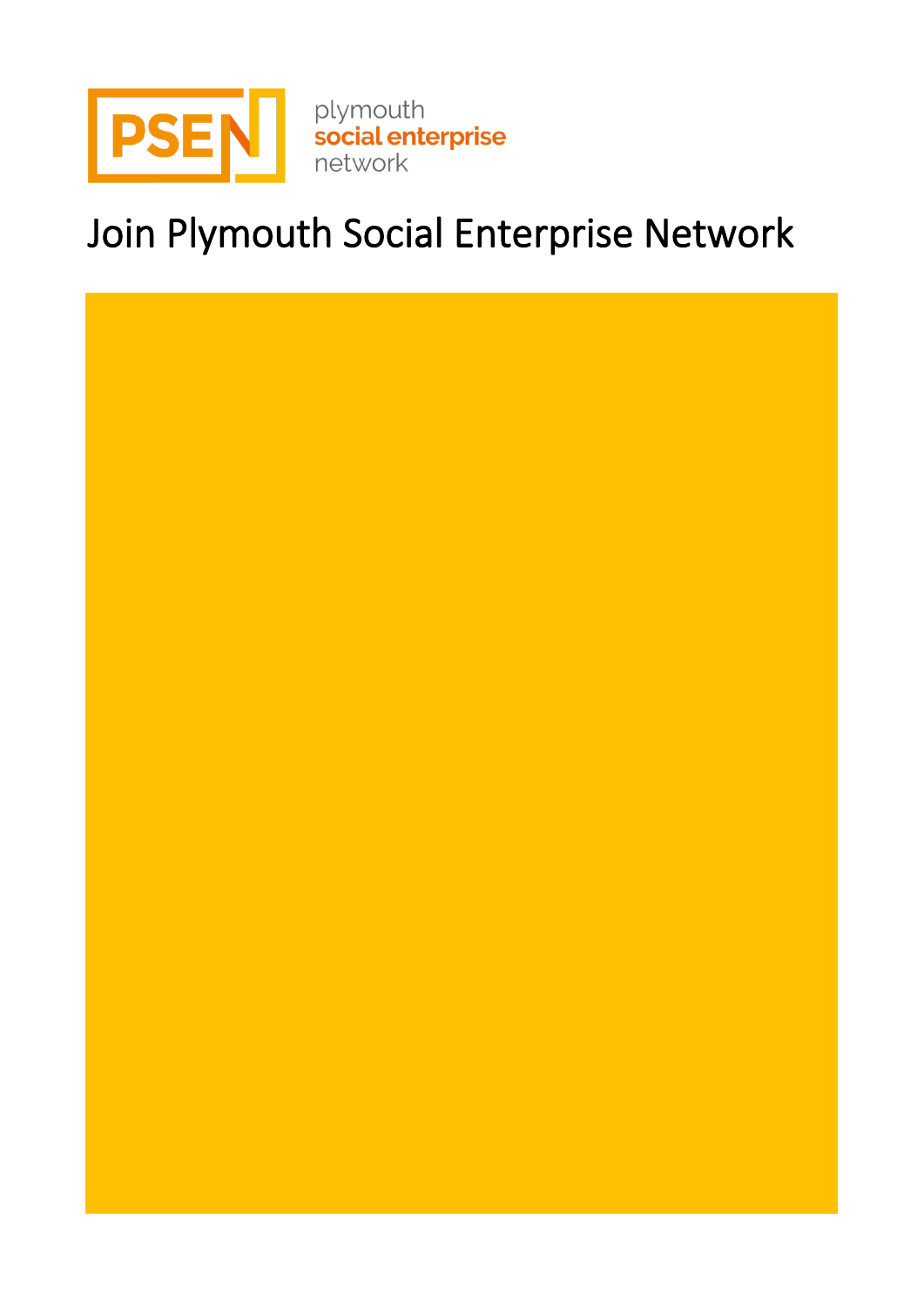## **Contents**

| Executive committee members and contact details  Error! Bookmark not defined. |
|-------------------------------------------------------------------------------|
|                                                                               |
| Associate membership of Plymouth Social Enterprise Network  11                |
|                                                                               |
|                                                                               |
|                                                                               |
| Plymouth Social Enterprise Network membership application  16                 |

### Plymouth Social Enterprise Network CIC

Devonport Guildhall Ker Street Plymouth Pl2 1EE

Tel: 07786 863206 Email: [hello@plymsocent.org.uk](mailto:hello@plymsocent.org.uk) Web: [www.plymsocent.org.uk](http://www.plymsocent.org.uk/) Twitter: @plymsocent Facebook: [www.facebook.com/PlymouthSocialEnterpriseNetwork](http://www.facebook.com/PlymouthSocialEnterpriseNetwork) Instagram: #plymouthsocialenterprise

Plymouth Social Enterprise Network is a registered Community Interest Company (number: 09130295)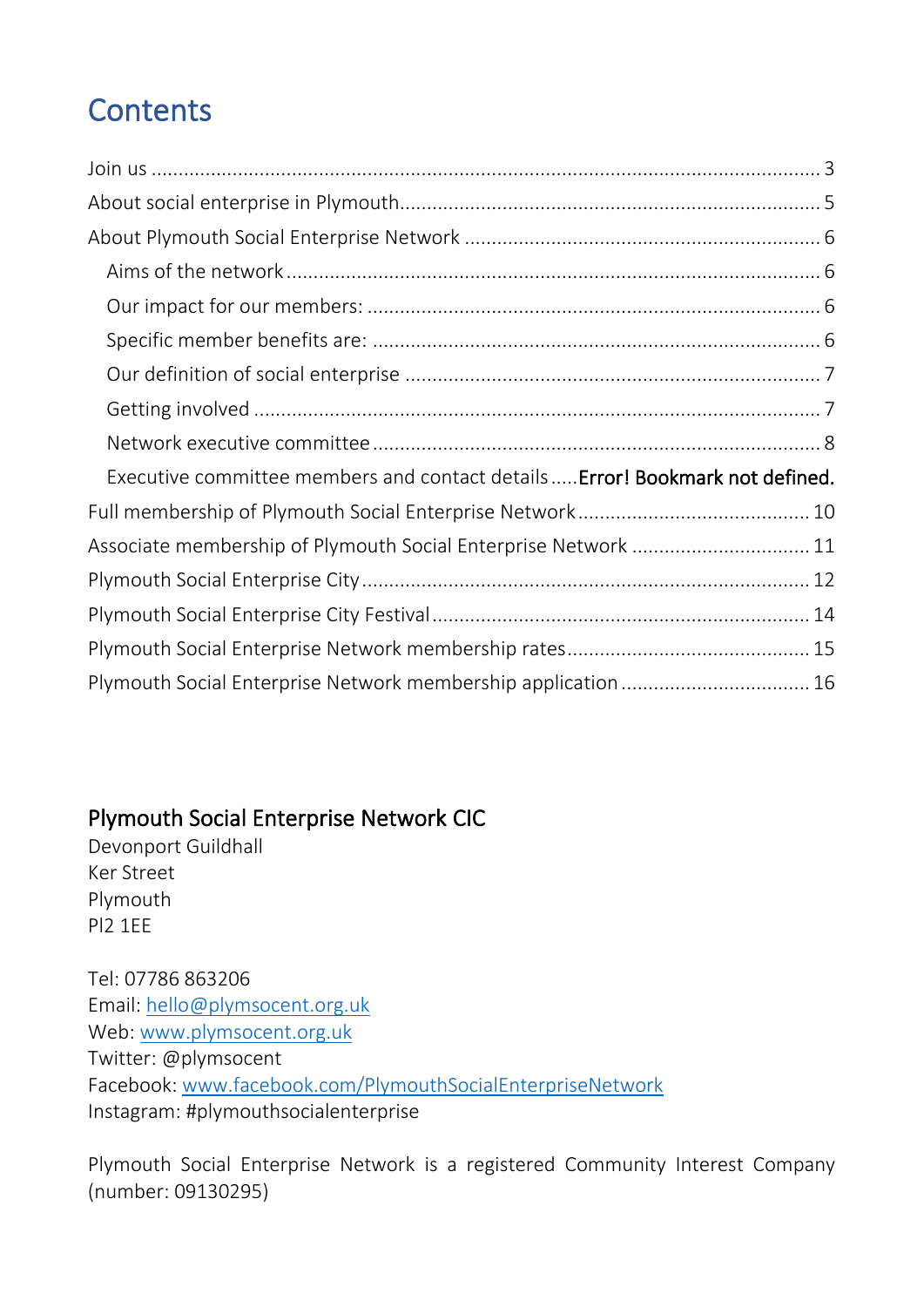## <span id="page-2-0"></span>Join us

We are the leading authority on social enterprise in Plymouth. We are the only network of social enterprises in the city. We are a valued strategic partner to Plymouth City Council, all three city universities, the Local Enterprise Partnership and national organizations like SEUK, Power to Change and the Social Enterprise Mark. See more at [www.plymsocent.org.uk.](http://www.plymsocent.org.uk/)

Your membership will be to a network that includes the leading and most innovative social enterprises in Plymouth ranging through community businesses to coops to CICs, mutual, trading charities and more.

Together we are making a positive difference in Plymouth.

Together we are changing the face of business in the city.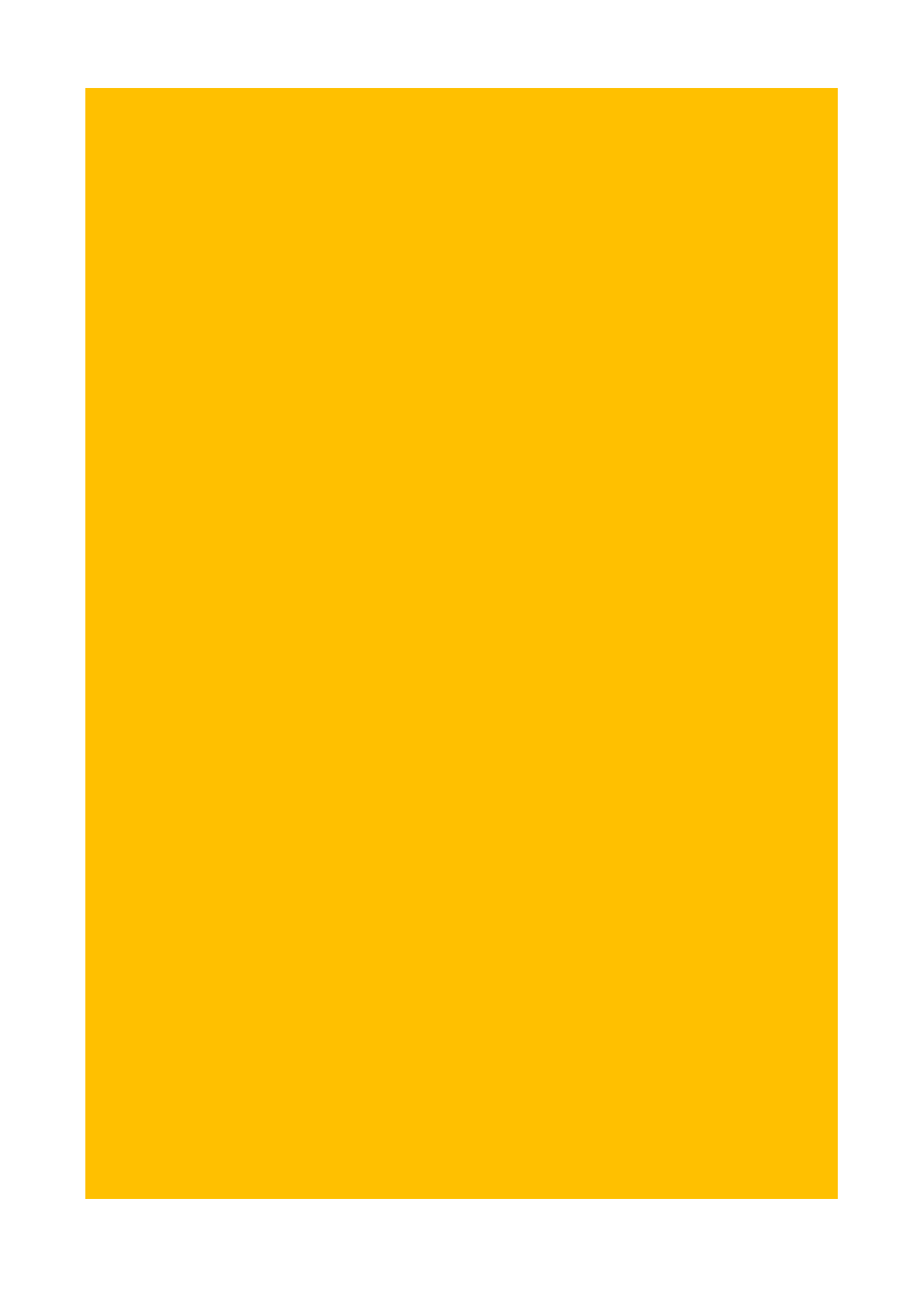## <span id="page-4-0"></span>About social enterprise in Plymouth

Plymouth is the UK's first 'Social Enterprise City'. Social Enterprise UK (SEUK) awarded the city this prestigious honour in 2013. The award reflected the scale, scope and ambition of the social enterprise movement in the city. Plymouth Social Enterprise Network led the successful bid for this award in partnership with Plymouth City Council and the University of Plymouth and is at the heart of promoting social enterprise as a way of business in the city.

We estimate that there are around 200 social enterprises in the city. This depends on definition of course but we include: trading charities, trading Community Interest Companies, community businesses, co-operatives, mutual organizations and other types of social enterprise.

Collectively these organizations bring in an income of nearly £600 million to the city and they employ over 7,000 people.

These figures include mega social enterprises such us the University of Plymouth, Livewell Southwest (one of the largest health and social care social enterprises in the country) and Plymouth Community Homes – our local social housing provider. All are proud to identify as social enterprises.

However, there is also a burgeoning economy of small to mid-size social enterprises. Half of the sector turns over under £100,000 and one in three social enterprises have lower than £50,000 income. Social enterprises in the city operate in:

- Arts, culture and creative industries
- Business services
- Education, training and employment
- Entertainment and hospitality
- Environment, recycling and energy
- Financial services
- Food and drink
- Health and social care
- Heritage
- Housing
- Media
- Sports
- …and more

If you are interested in finding out more, join us.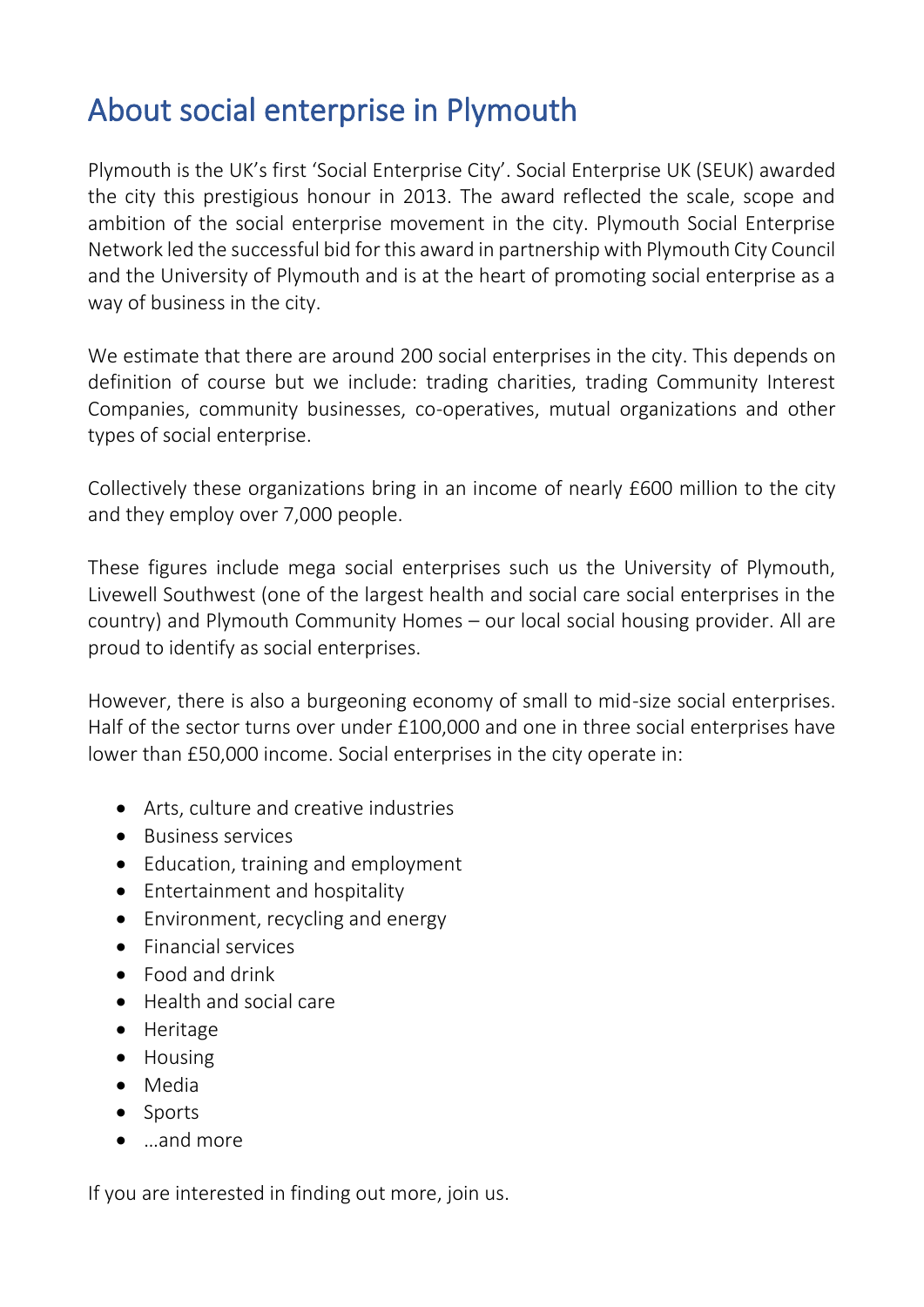## <span id="page-5-0"></span>About Plymouth Social Enterprise Network

Plymouth Social Enterprise Network (PSEN) was set up in 2011 and became a Community Interest Company in 2014. It is managed by an Executive Committee which is elected at an AGM.

Most of the network's achievements result from the unpaid time and enthusiasm of network members and committee – so please do get involved to ensure that the network continues to thrive for the benefit of all social enterprises in Plymouth.

#### <span id="page-5-1"></span>Aims of the network

PSEN is set up to:

- Run a network which supports the development of social enterprise activity
- Raise awareness of social enterprise as a way of doing business.

You can find out more about the network at: [www.plymsocent.org.uk](http://www.plymsocent.org.uk/)

#### <span id="page-5-2"></span>Our impact for our members:

- We ensure that the needs and issues of Plymouth's social enterprises are heard in key policy and strategic settings; locally, regionally and nationally: e.g. Plymouth Growth Board, Inclusive Growth Flagship, Local Enterprise Partnership, Social Enterprise UK, etc.
- We've led the Plymouth Social Enterprise City initiative which has seen over £6 million of investment and support for local social enterprises
- We've raised awareness of social enterprise as a way of business in the city social enterprise is no longer fringe or 'alternative'. It is acknowledged and recognised as a serious business sector in the city. We are represented at the highest levels in economic strategy making.
- We've worked with the City Council to improve procurement for social value
- We've brought more money to and built markets for social enterprises.

### <span id="page-5-3"></span>Specific member benefits are:

- Discounted membership of [Social Enterprise UK](http://www.socialenterprise.org.uk/)
- 10% discount off the cost of the [Social Enterprise Mark](http://www.socialenterprisemark.org.uk/) worth between £35 and £450 depending on the size of your organization
- Free entry to our annual, UK leading, [Social Enterprise City festival](http://www.socentcity.com/)
- Free entry to network meetings to catch up, update, share and learn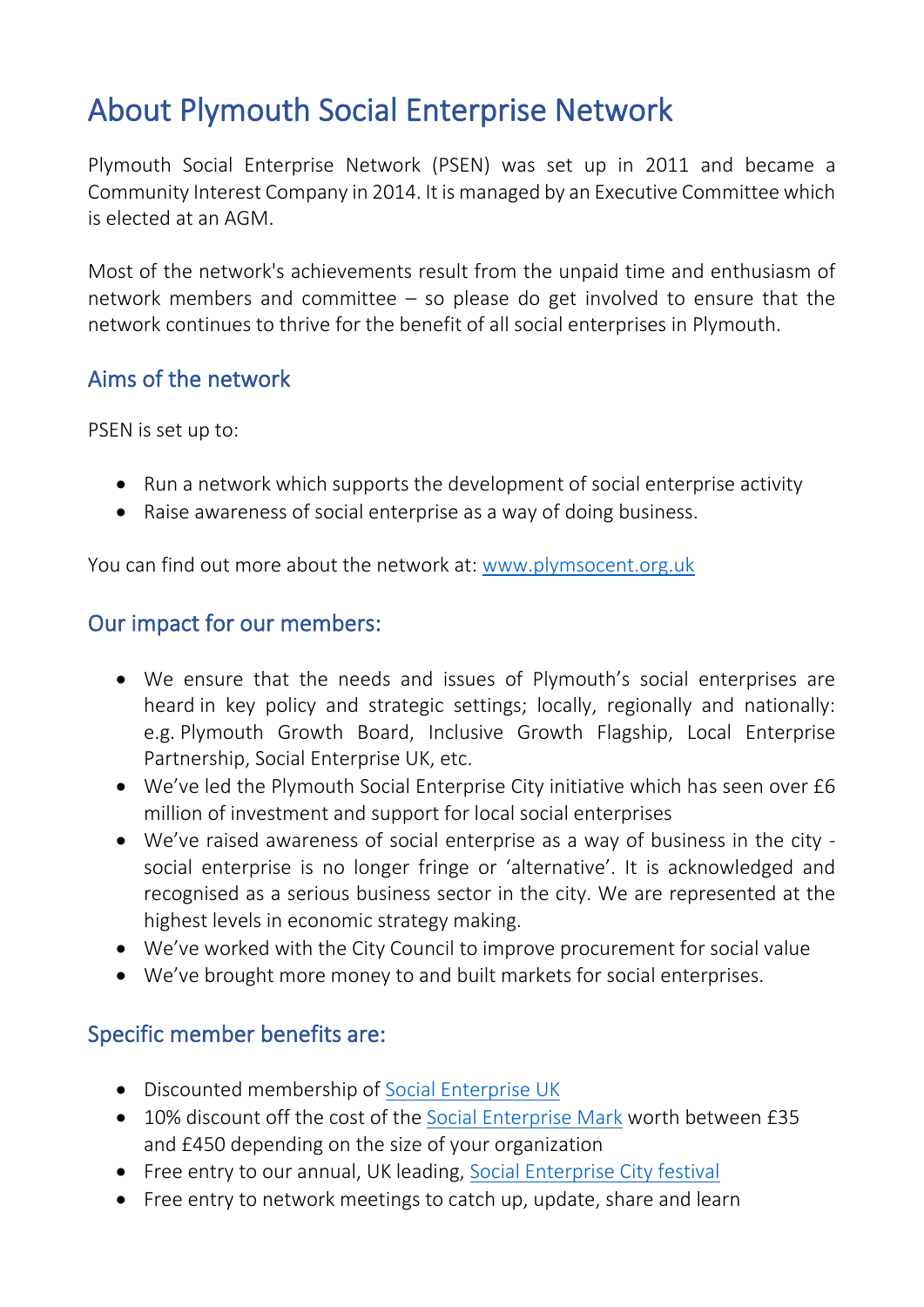• Free posting of stories and events on our social media platforms, website and newsletter which have over 6,000 subscribers.

#### <span id="page-6-0"></span>Our definition of social enterprise

For the purposes of membership we define a social enterprise as a business which is constituted with social aims such that profits are primarily reinvested towards those aims.

### <span id="page-6-1"></span>Getting involved

Plymouth Social Enterprise Network is, above all, a network - good things happen when members make them happen and there are plenty of ways you can get involved.

Network meetings are held roughly bi-monthly and are free to network members. They usually consist of a topical speaker, with some network business and notices and plenty of opportunity to meet other social entrepreneurs, share your news and find out what's going on. Meeting dates are always on the website and in our weekly newsletter.

Contact any of the executive committee if you would like to offer a presentation for a network meeting or if you could host one at your workplace.

The website and newsletter are resources for all members, so if you have a story you want to share or an event you want to publicise, send it in.

The newsletter goes out each Monday to around 1,000 recipients and has an open rate significantly above the industry average. As a member you should receive it automatically, but if you don't, or if you would like it to go to another email address you can sign up on the home page [plymsocent.org.uk.](http://plymsocent.org.uk/)

Make a member offer: Member-to-member offers support trading between social enterprises and highlight the variety of goods and services that member enterprises provide. Is there something that you could offer? [plymsocent.org.uk/member-benefits](http://plymsocent.org.uk/member-benefits/)

Buy from other Plymouth social enterprises: The full list of network members can be found on our website at [plymsocent.org.uk/members.](http://plymsocent.org.uk/members/)

Social media: We're active on Twitter as [@PlymSocEnt](https://twitter.com/PlymSocEnt) and [Facebook](https://www.facebook.com/PlymouthSocialEnterpriseNetwork/) and try to retweet member tweets and share Facebook posts. Follow and Like us and we'll do the same back.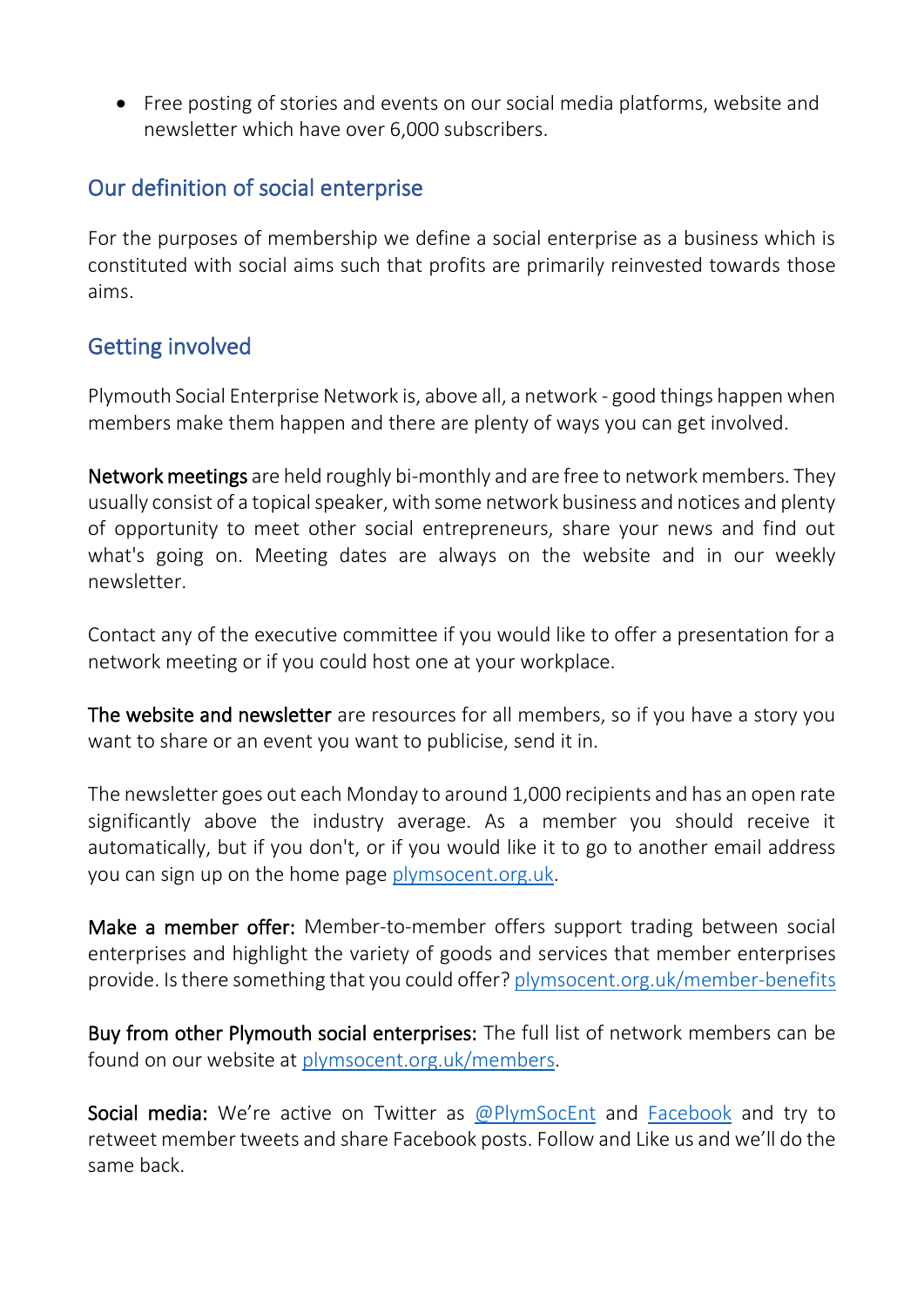#### <span id="page-7-0"></span>Network executive committee

Executive Committee members are the directors of the company and are elected by the AGM or co-opted by the Executive. The Executive Committee meets bi-monthly to guide the direction of the network, manage finances and plan events and activities.

Committee members also represent the network on forums such as the Plymouth Growth Board and the Local Enterprise Partnership Social Enterprise group and work hard on behalf of social enterprises in Plymouth. We're the people who made sure Plymouth was awarded Social Enterprise City status and helped to secure the Social Enterprise Investment Fund.

See<https://plymsocent.org.uk/meet-the-team/> for more details about the Executive Committee/directors.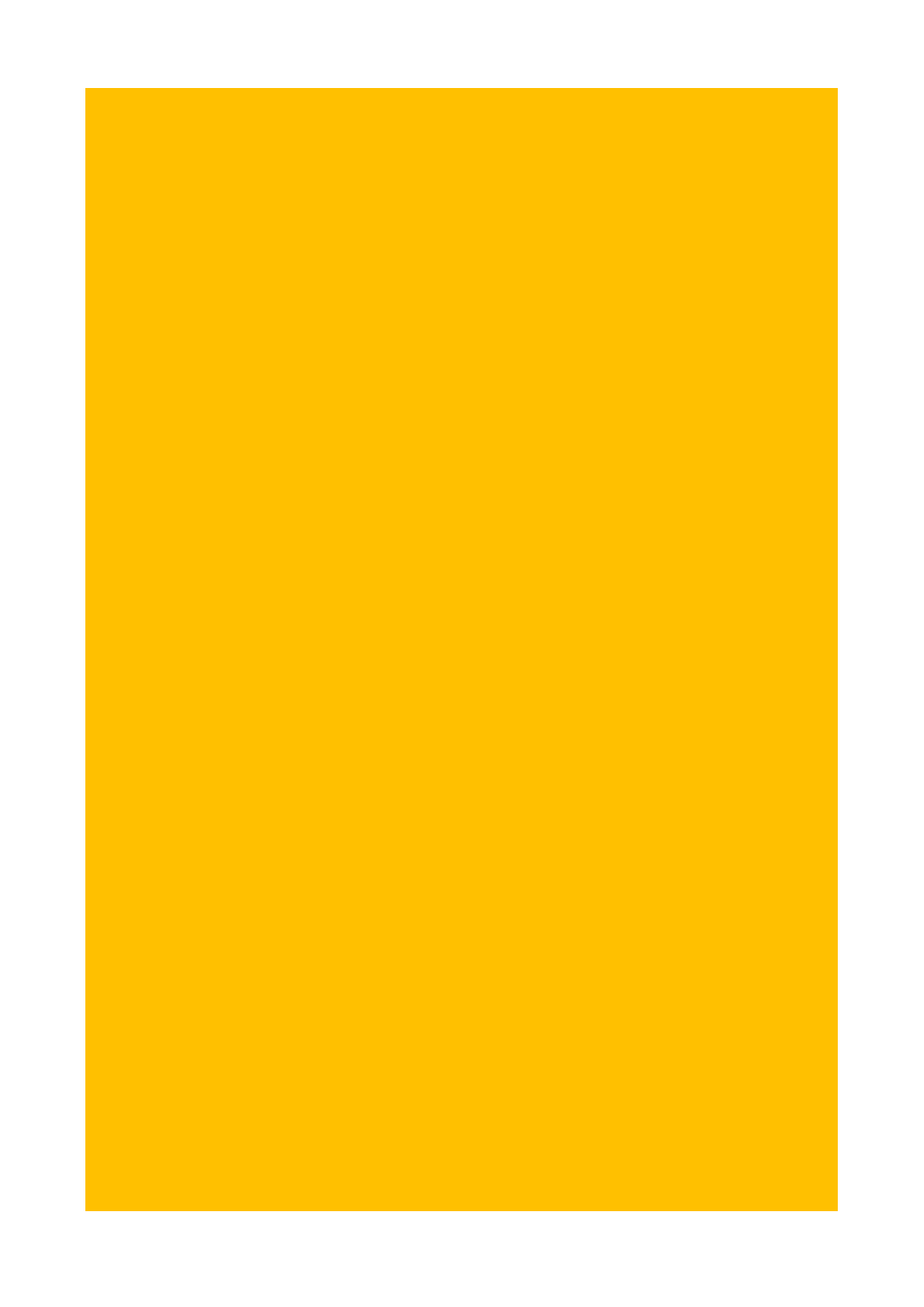## <span id="page-9-0"></span>Full membership of Plymouth Social Enterprise **Network**

Full membership is open to Plymouth and Plymouth 'travel to work area' social enterprises. Full members can vote at network meetings. Full members are also members of the CIC and guarantee the network in the sum of £1 which is deducted from the first year's membership fee.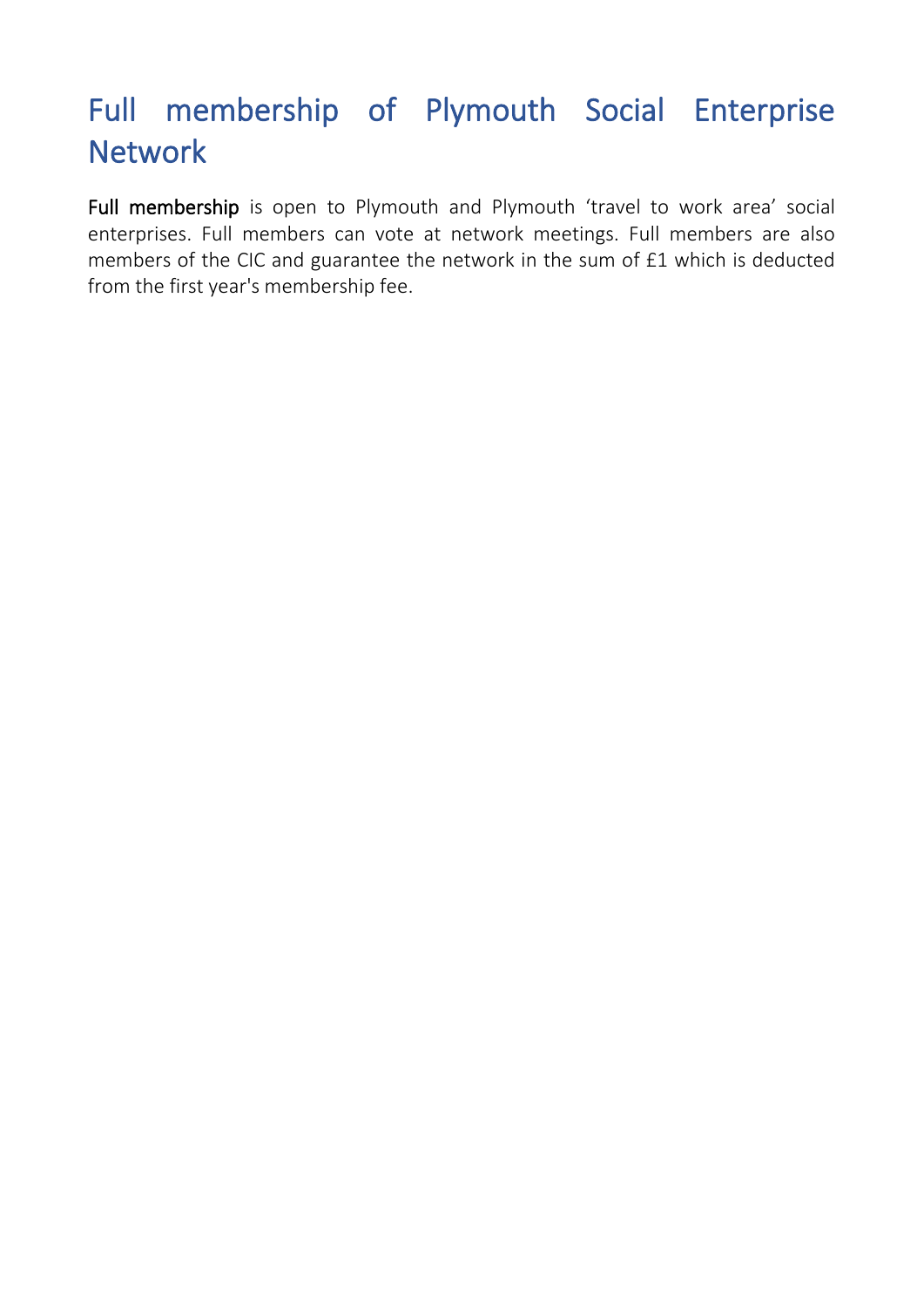## <span id="page-10-0"></span>Associate membership of Plymouth Social Enterprise **Network**

Associate membership is open to anyone or any organisation, such as partners and social enterprise support organisations that want to promote the aims of the network. Associate members do not hold any voting rights.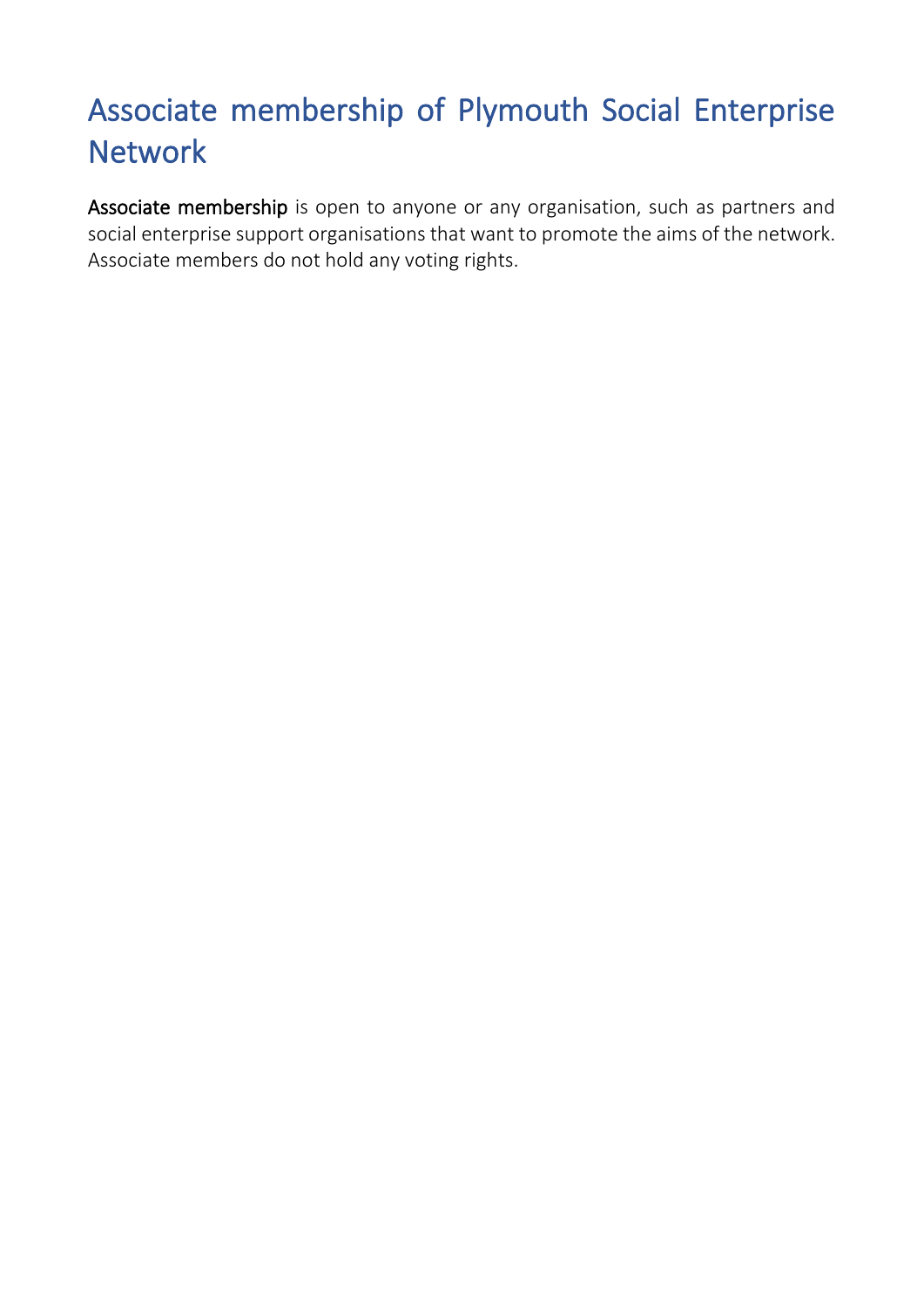## <span id="page-11-0"></span>Plymouth Social Enterprise City

Plymouth (along with Bristol) became one of the first 'Social Enterprise Cities' in the UK in September 2013. This award - from Social Enterprise UK - recognised the scope, depth and activities of the social enterprise community in the city.

The accolade marked the start of the Social Enterprise Places programme. You can find out more about what Social Enterprise City status means, how you can benefit and download the logos from [plymsocent.org.uk/social-enterprise-city.](http://plymsocent.org.uk/social-enterprise-city/)

There are now over 30 Social Enterprise Places across the UK and overseas including in Auckland New Zealand, Cornwall, Alston Moor, Solent, Oxfordshire, Digbeth, Gateshead, Sunderland and more. You can find the [complete list here.](https://www.socialenterprise.org.uk/current-places)

One of the aims of the Social Enterprise Places brand is to share learning and develop trading between the places. Contact us if you want to get involved.

We have developed a five-year strategy to grow social enterprise in Plymouth. [Click](https://plymsocent.org.uk/wp-content/uploads/2020/11/Plymouth-Social-Enterprise-Strategy-2020-to-2025-FINAL.pdf)  [here](https://plymsocent.org.uk/wp-content/uploads/2020/11/Plymouth-Social-Enterprise-Strategy-2020-to-2025-FINAL.pdf) for more information.

The places programme is delivered by SEUK.

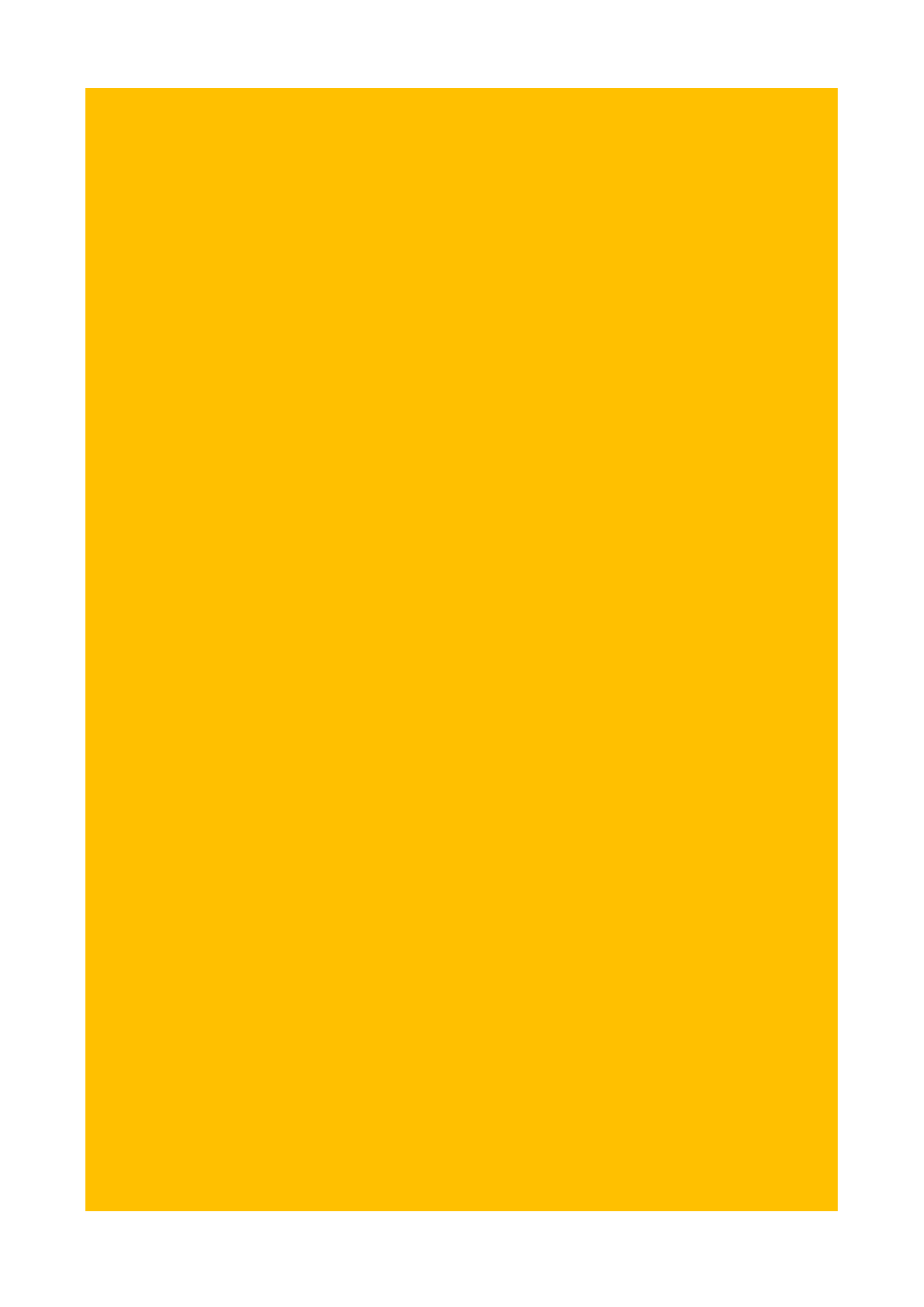## <span id="page-13-0"></span>Plymouth Social Enterprise City Festival

The Social Enterprise City Festival takes place every November. This is the UK's leading collection of events themed around social enterprise. Visit our website to find out more and see previous years events. We encourage members to host and run events during this week. We have hosted local, national and international speakers.

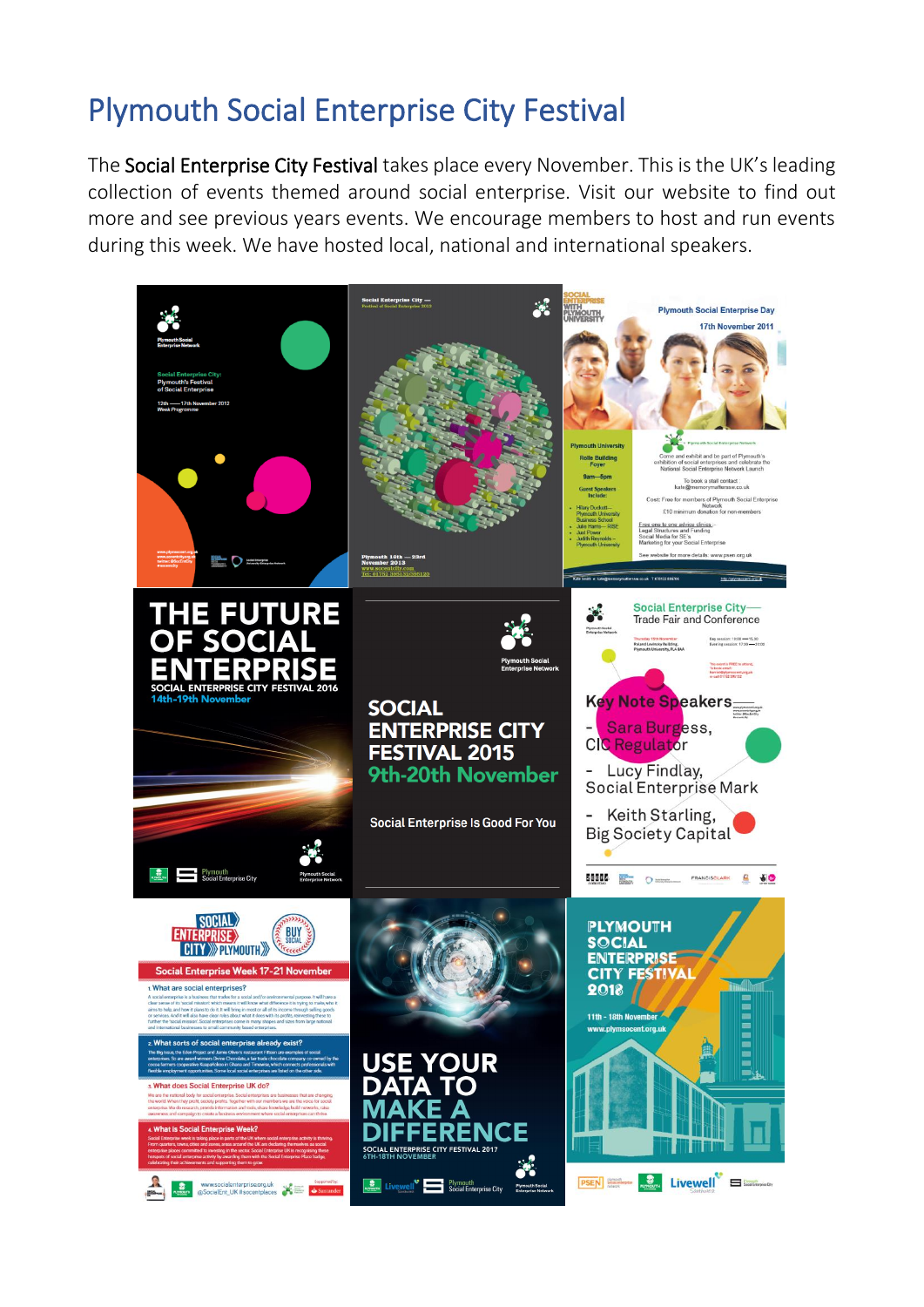## <span id="page-14-0"></span>Plymouth Social Enterprise Network membership rates

| Turnover or annual income | Annual membership |
|---------------------------|-------------------|
| <b>Under £10,000</b>      | £25               |
| £10,000-£50,000           | £35               |
| £50,000-£100,000          | £50               |
| £100,000-£500,000         | £70               |
| £500,000-£1 million       | £90               |
| £1 million-£5 million     | £150              |
| $£5$ million +            | £300              |

Membership is based on annual income of the organization. Membership is for 12 months. You can set up a recurring payment.

Payment can be made via PayPal, bank transfer, cash or cheque. You can pay online directly, or we can invoice you for the annual fee.